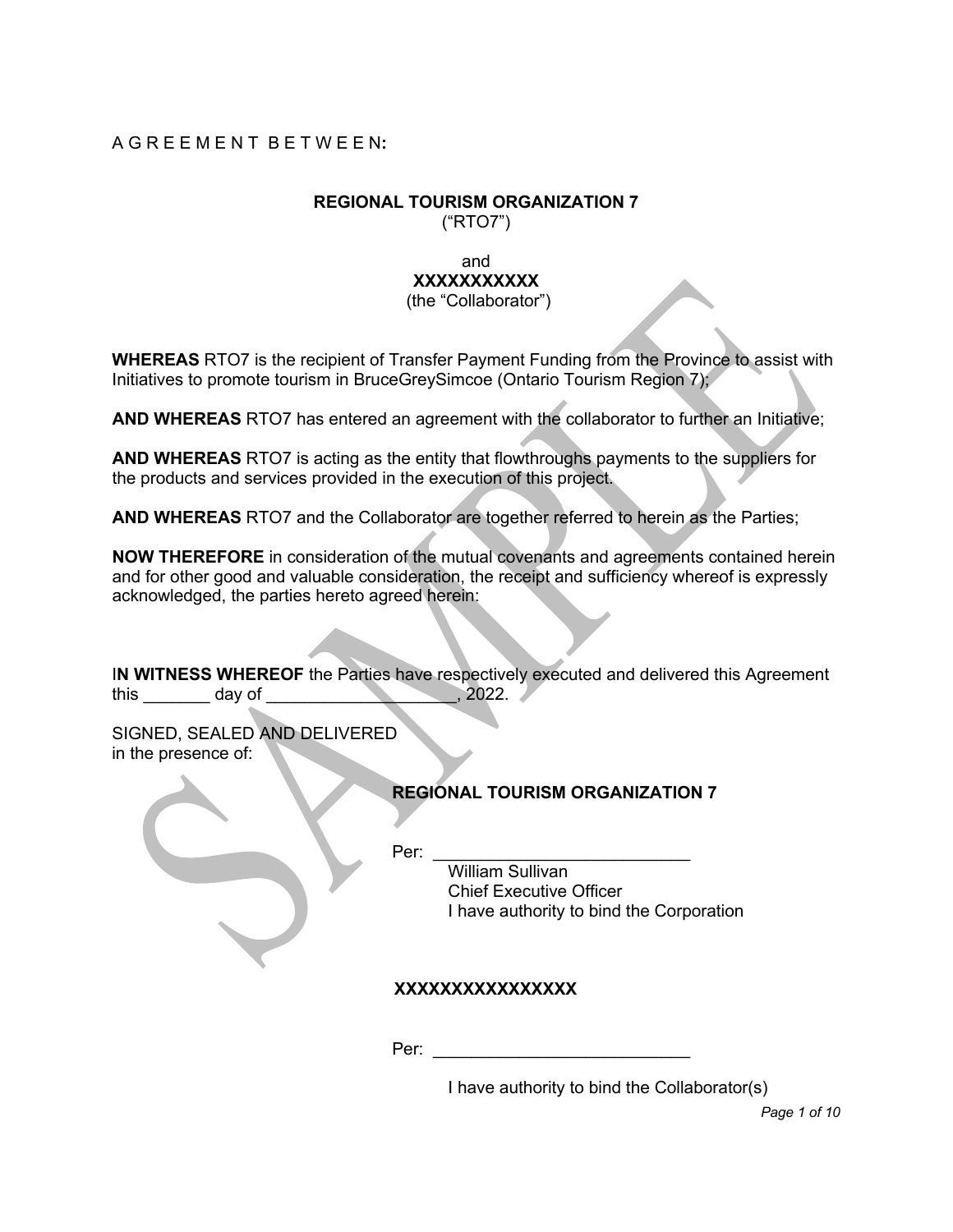## **SCHEDULE "A" GENERAL TERMS AND CONDITIONS**

#### **1.0 Definitions**

- 1.1 When used in this Agreement, the following terms will have the meanings ascribed to them below:
	- (a) "**Additional Provisions**" means the terms and conditions referred to in section 9.1 and as specified in *Schedule "C";*
	- (b) "**Agreement**" means this Agreement (including the cover and execution pages and all of the schedules) entered into between RTO7 and the Collaborator and any instrument amending this Agreement;
	- (c) "**Budget**" means the Initiative budget set out in *Schedule "B";*
	- (d) "**Claims**" means any and all liability, loss, costs, damages and expenses (including legal fees), causes of action, actions, claims, demands, lawsuits or other proceedings;
	- (e) "**DMO**" means a destination marketing and management organization;
	- (f) "**Experience Development**" means product development and training initiatives;
	- (g) "**Fiscal Year**" means the period commencing on April 1, 2022 and ending on March 31, 2023;
	- (h) "**Funding**" means the funds available to the Collaborator by RTO7 pursuant to this Agreement;
	- (i) "**Initiative**" means the initiative or project approved by RTO7, which reflect priorities consistent with RTO7's business plan, and which fall within the four program categories, being Signage, Experience Development, Marketing;
	- (j) **"Collaborator(s)"** means the entity(ies) as set out in Schedule "B" working with RTO7 on the Initiative and is strictly subject to the provisions of Article 16.1 herein;
	- (k) **"Union"** means an agreement of or by the Parties to work together to further an initiative and is strictly subject to the provisions of Article 16.1 herein;
	- (l) **"Union Funding"** means funding from the RTO7 Funding Program as set out in section 1.1 (m);
	- (m) **"Program"** refers to the RTO7 Funding Program, consisting of Marketing, Experience Development, and Signage;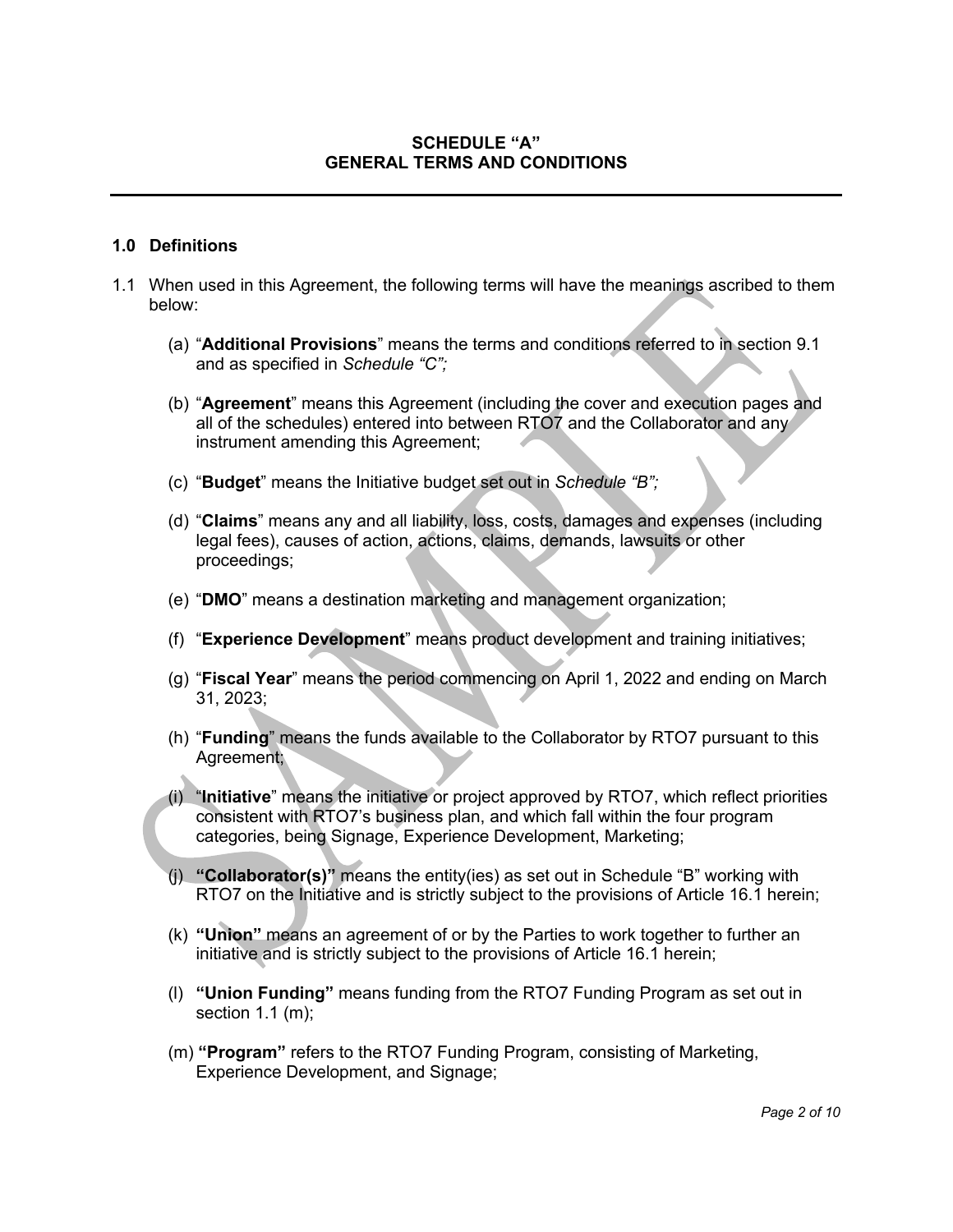- (n) "**Promotion**" means marketing and advertising programs;
- (o) "**Province**" means Her Majesty The Queen In Right of Ontario as represented by the Minister of Heritage, Sport, Tourism, and Culture Industries;
- (p) "**Schedules**" means schedules to this agreement consisting of :
	- (i) *Schedule "A"* General Terms and Conditions
	- (ii) *Schedule "B"* Initiative Description, Budget and Work Plan
	- (iii) S*chedule "C"* Reporting Requirements and Additional Provisions
- (q) "**Signage**" means improvement of tourism experience through the implementation of Tourism Signage and Wayfinding Specifications as provided by RTO7;

#### **2.0 Term of Agreement**

2.1 The term of this Agreement will be to March 31, 2023. All expenses must be incurred and paid between April 1, 2022 and March 31, 2023.

#### **3.0 Funding**

- 3.1 RTO7 will make available Funding for the purpose of supporting the Initiative and disburse the Funding according to the payment schedule provided in *Schedule "B".*
- 3.2 Despite section 3.1 RTO7:
	- (a) may adjust the amount of Funding made available based upon the Province's assessment of the reporting provided to the Province by RTO7; and
	- (b) shall not pay Funding installments unless it is satisfied with the progress of the **Initiative.**
- 3.3 The amount of Funding to be provided to the Initiative is based on costs, net of any costs (including taxes) for which the Collaborator has received, will receive, or is eligible to receive, a rebate, credit or refund commensurate to their investment.

## **4.0 Initiative**

- 4.1 Working collaboratively, the Parties will carry out the Initiative and will do so in compliance with the description, budget and work plan set out in *Schedule "B"*.
- 4.2 The Parties will not make any changes to the Initiative without the prior written consent of all Collaborators and RTO7.
- 4.3 The parties acknowledge that the Initiative as part of the Program is funded by virtue of an annual Destination Marketing and Development Initiative Transfer Payment Funding Agreement ("TPA") between RTO7 and the Province of Ontario. As such every aspect of this Agreement is subject to and must comply with the provisions of Schedule "A" of the TPA. The Collaborator acknowledges that Schedule "A" of the TPA has been posted on RTO7's website, which is accessible to the Collaborator for review.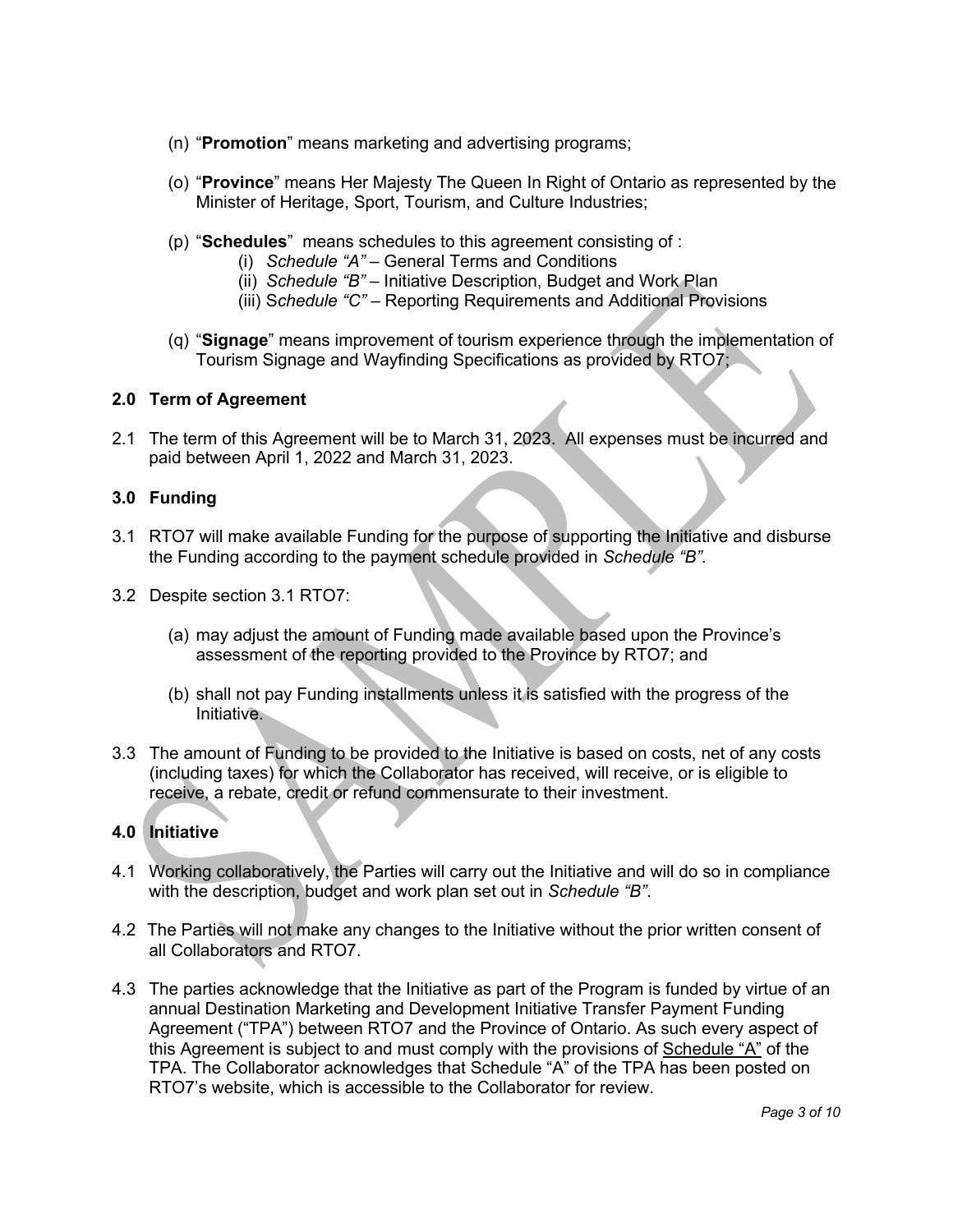## **5.0 Budget**

5.1 The Parties will only use the Funding, within Budget, for costs directly associated with carrying out the Initiative.

## **6.0 Tendering for Goods and Services**

- 6.1 The Parties will conduct the Initiative wisely and prudently achieving value for money. The Parties will acquire all supplies, equipment and services, including any advertising-related services, paid for by the Funding through an appropriate competitive process. Where the purchase price exceeds \$5,000 and where an existing vendor procured through a competitive process satisfactory to RTO7 does not exist, at a minimum at least three written quotes will be obtained unless it can be demonstrated that the supplies, equipment or services to be purchased are specialized and are not readily available.
- 6.2 Any competitive procurement process must include a clear description of the product/service and sufficient details concerning the requirements. Consistent, transparent and objective evaluation criteria must be utilized.

## **7.0 Conflict of Interest**

- 7.1 The Parties will carry out the Initiative in a manner that no person associated with the Initiative in any capacity will have a potential or actual conflict of interest and will disclose without delay any situation that may be reasonably interpreted as either an actual or potential conflict of interest.
- 7.2 A conflict of interest includes a situation in which a person associated with the Initiative or any member of his or her family is able to benefit financially from his or her involvement in the Initiative. Nothing in this Article prevents the Parties from reimbursing volunteers for their reasonable out of pocket expenses incurred in connection with the Initiative.

## **8.0 Representations, Warranties and Governance**

- 8.1 The Collaborator represents, warrants and covenants that:
	- (a) it is a private business, DMO, tourism organization, municipality, association, or interest group which is a validly existing legal entity with full power to fulfill its obligations under this Agreement;
	- (b) it has the experience and expertise necessary to carry out its obligations under its union with RTO7 and the Initiatives are within the scope of the Program;
	- (c) all information (including information relating to any eligibility requirements for Funding) the Collaborator provides to RTO7 in support of its request for funding is true and shall continue to be true and complete for the term of this Agreement;
	- (d) it has or can generate the matching funds required by RTO7 under this Initiative; and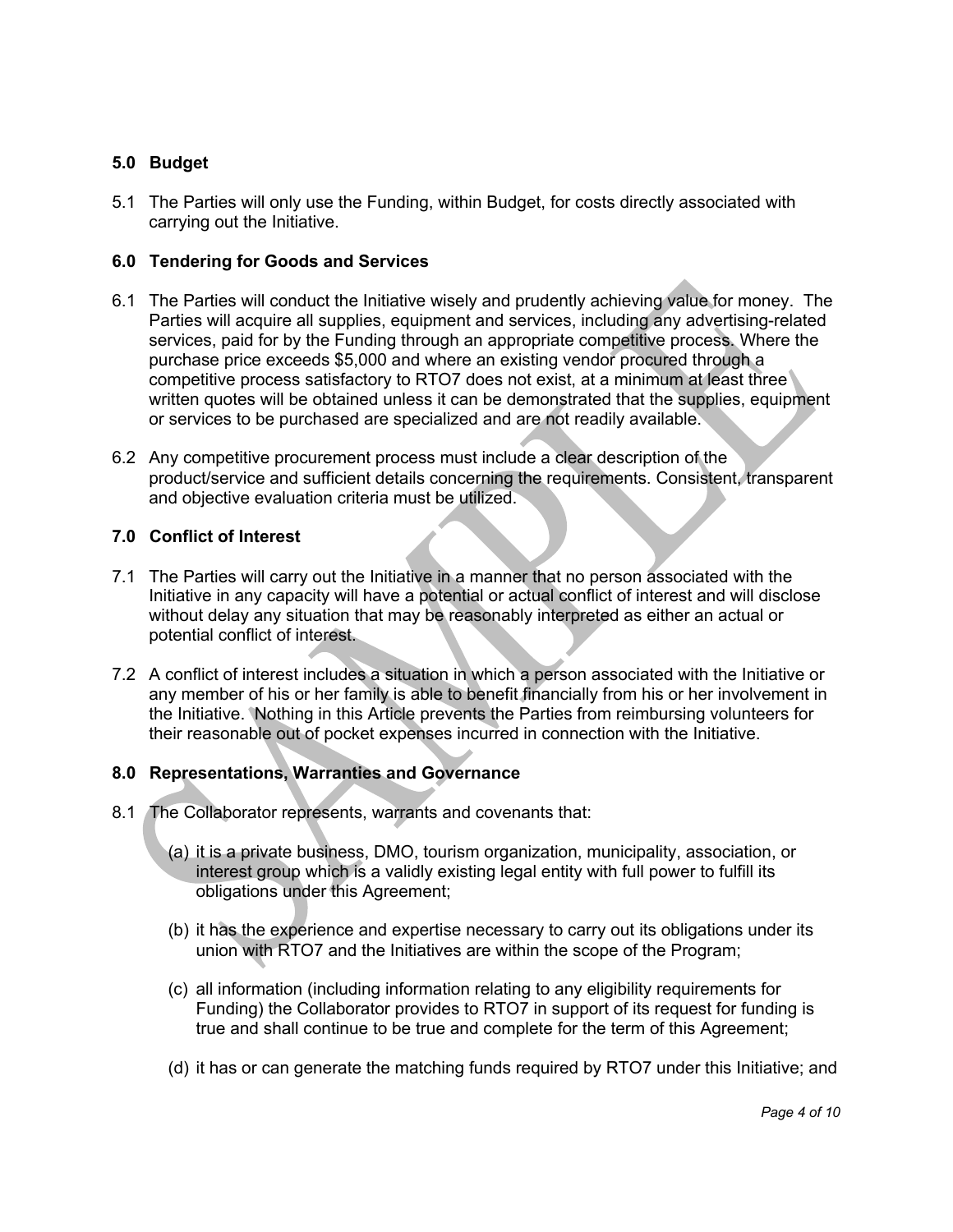- (e) it has the full power and authority to enter into this Agreement and has taken all necessary actions to authorize the execution of this Agreement.
- 8.2 Upon request, the Collaborator shall provide RTO7 with proof of the matters referred to in this Article.

## **9.0 Further Conditions**

9.1 The Collaborator acknowledges that RTO7 may impose further terms and conditions on the use of the Funding that it considers appropriate for the proper expenditure and management of the Funding and the carrying out and completion of the Initiative. The Collaborator agrees to comply with any Additional Provisions documented in *Schedule "C"*.

#### **10.0 Reporting, Accounting and Review**

- 10.1 The Collaborator will submit to RTO7 Progress reports and other reports as specified in *Schedule "C"* and such other reports as RTO7 may require from time to time and shall deliver all reports in a format supplied by RTO7.
- 10.2 The Parties:
	- (a) will keep and maintain all financial records, invoices and other financially-related documents relating to the Funding or otherwise to the Initiative in a manner consistent with generally accepted accounting principles and clerical practices and will maintain such records and keep them available for review or investigation for a period of seven (7) years from the date of the expiry or termination of this Agreement; and
	- (b) will maintain all non-financial documents and records relating to the Funding or otherwise to the Initiative in a confidential manner consistent with all applicable law.

## **11.0 Limitation of Liability**

11.1 Neither the Province nor RTO7 nor their respective officers, employees and agents will be liable to the Collaborator, its subcontractors or their respective directors, officers, agents, employees, partners, affiliates, volunteers or independent contractors for Claims howsoever caused that arise out of or are in any way related to the Initiative or this Agreement.

## **12.0 Indemnity**

12.1 The Collaborator will indemnify and hold harmless the Province and RTO7 from and against any and all Claims, by whomever made, sustained, incurred, brought or prosecuted, including for third party bodily injury (including death), personal injury and property damage, in any way based upon, occasioned by or attributable to anything done or omitted to be done by the Collaborator, its subcontractors or their respective directors, officers, agents, employees, partners, affiliates, volunteers or independent contractors in the course of carrying out the Initiative under, or otherwise in connection with, this Agreement. The Collaborator further agrees to indemnify and hold harmless the Province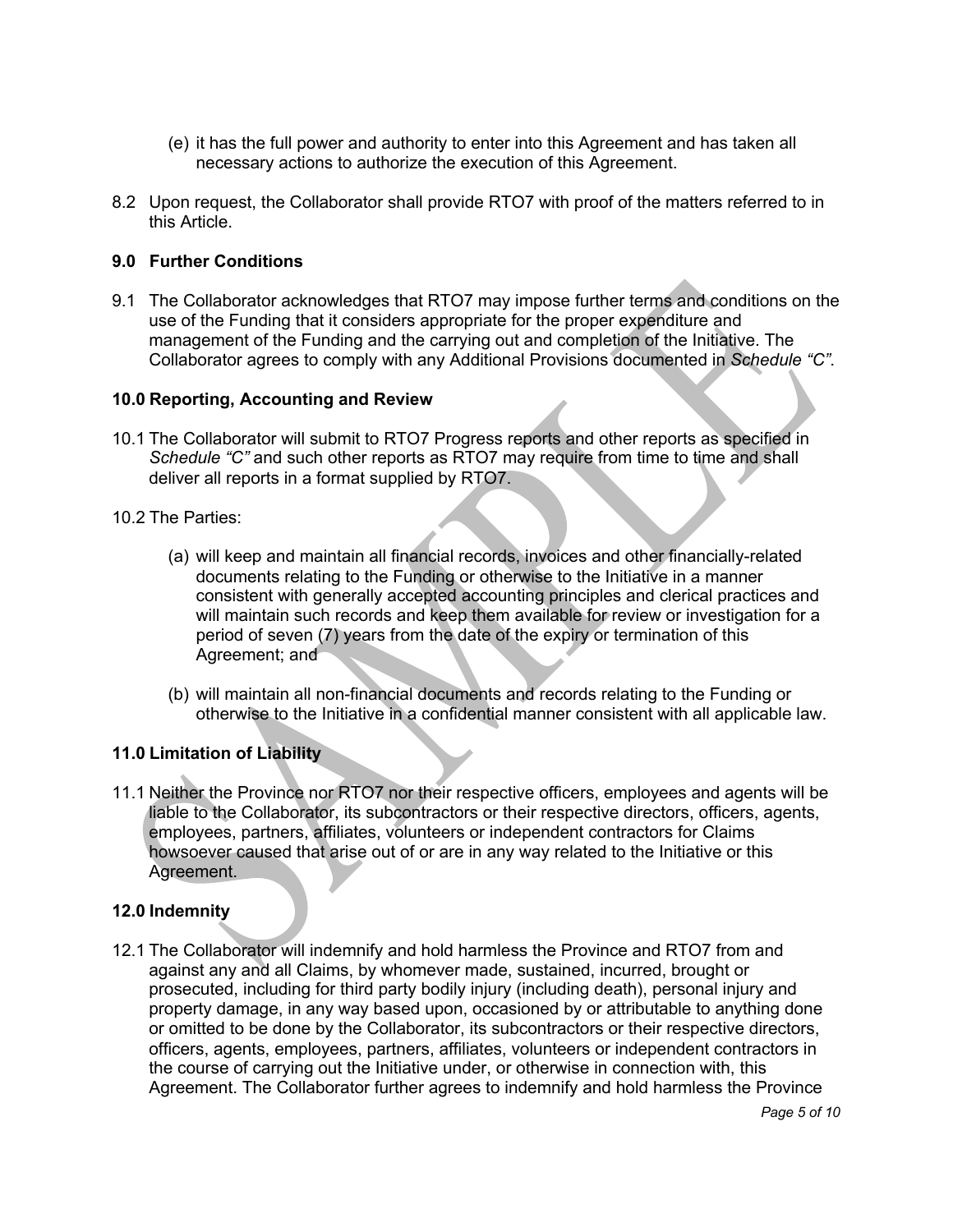and RTO7 for any incidental, indirect, special or consequential damages, or any loss of use, revenue or profit, by any person, entity or organization, including, without limitation, the Province or RTO7, claimed or resulting from such Claims.

#### **13.0 Acknowledgement**

- 13.1 The Collaborator:
	- (a) will acknowledge, in a format agreed to by both Parties, the support of RTO7 and the Province in all material related to the Initiative, including but not limited to placement of the BruceGreySimcoe Always in Season logo and/or links to BruceGreySimcoe.com and Ontario Yours to Discover logo on all advertising media;
	- (b) will advise RTO7 in writing of any public communication, interview, media event, report or presentation that is expected to refer to the Initiative and provide the opportunity for RTO7 and/or the Province to be present where appropriate;
	- (c) will not make any public announcement, news release, advertising or other form of publicity regarding the Funding until permission to do so is received from RT07; and
	- (d) where applicable, will include a statement in any materials related to the Initiative that the views expressed in such materials are the views of the Collaborator and do not necessarily reflect those of RTO7 or the Province.

#### **14.0 Termination for Convenience**

14.1 RTO7 may terminate this Agreement at any time, for any reason, upon giving at least thirty (30) days' notice to the Collaborator.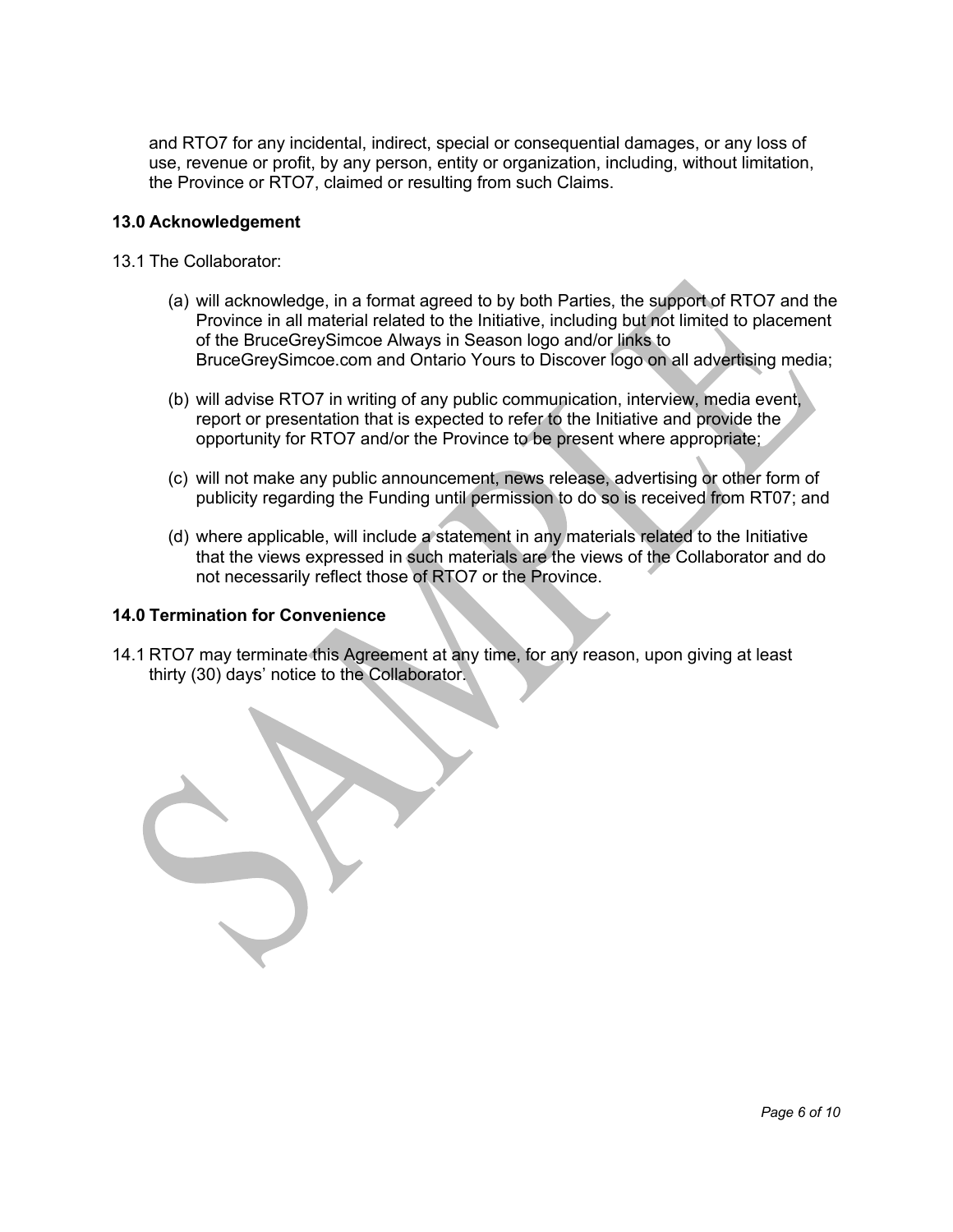#### **15.0 Notices**

15.1 Any routine notice or communication required or permitted to be given under this Agreement may be sent by email with receipt notification requested and shall be addressed to the other party as provided herein or as either party will later designate to the other in writing.

Any material notice or communication required or permitted to be given under this Agreement shall be in writing and delivered personally or by pre-paid courier, or sent by facsimile, certified or registered mail postage pre-paid mail with receipt notification requested or by email with receipt notification requested; and shall be addressed to the other party as follows:

For the Collaborator: XXXXXXXX

For RTO7:

Alexandra Hogan Project & Administration Manager Regional Tourism Organization 7 PO Box 973 Thornbury, ON N0H 2P0 Email: ahogan@rto7.ca

15.2 All notices will be effective at the time the delivery is made if the notice is delivered personally, by pre-paid courier, by facsimile or by email with receipt notification requested; or three (3) days after the day the notice was deposited in the mail if the notice is sent by certified, registered or postage prepaid mail, unless the day the notice is effective falls on a day when RTO7 is normally closed for business, in which case the notice will not be effective until the next day that is a day when RTO7 is normally open for business.

# **16.0 Independent Parties**

16.1 The parties acknowledge that the terms Collaborator and Union as used in this Agreement have been used as they reflect, in common parlance, organizations and people working together. Notwithstanding the use of these terms, the Parties specifically acknowledge that they are and will at all times remain independent of each other and are not and will not represent themselves to be the agent, joint venturer, partner or employee of the other. No representations will be made or acts taken by either party which could establish or imply any apparent relationship of agency, joint venture, Union, or employment and neither party will be bound in any manner whatsoever by any agreements, warranties or representations made by the other party to any other person nor with respect to any other action of the other party.

## **17.0 Assignment of Agreement or Funding**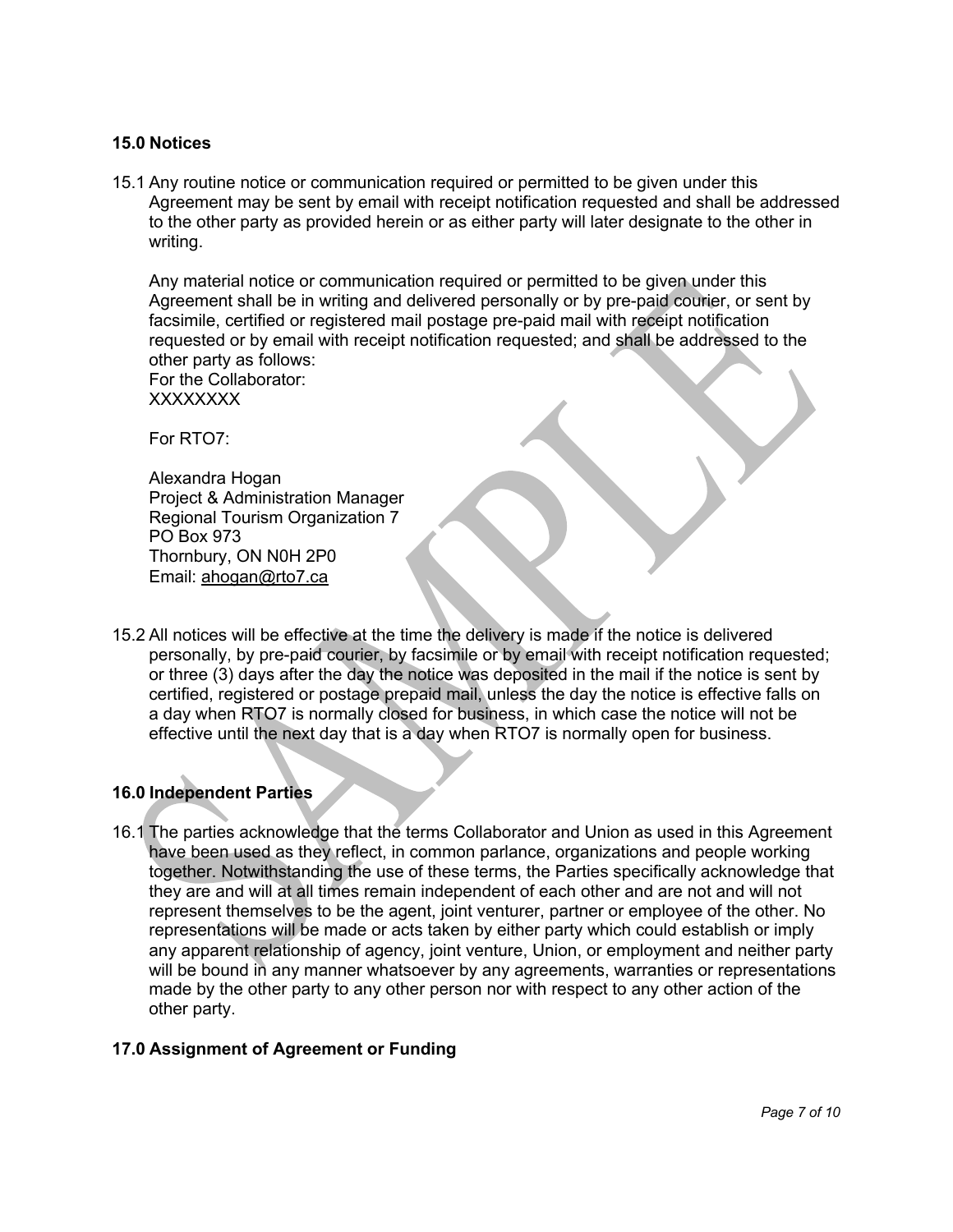17.1 The Collaborator will not assign this Agreement or any part thereof without the prior written consent of RTO7, which consent may be unreasonably and arbitrarily withheld and this Agreement will enure to the benefit of and be binding upon the parties and their respective heirs, executors, administrators, successors and permitted assigns.

## **18.0 Further Assurances and Consents**

18.1 The Collaborator acknowledges that RTO7 may impose conditions on any consent it provides pursuant to this Agreement.

#### **19.0 Circumstances Beyond the Control of Either Party**

19.1 Neither party will be responsible for damage caused by delay or failure to perform under the terms of this Agreement resulting from matters beyond the control of RTO7 and the Collaborator.

#### **20.0 Interpretative Value of Agreement Documents**

20.1 In the event of any of conflict or inconsistency between any of the Schedules to this Agreement, *Schedule "A"* will prevail over any of the other Schedules.

#### **21.0 Counterparts**

21.1 This Agreement may be executed in any number of counterparts, each of which will be deemed an original.

## **22.0 Freedom of Information and Protection of Privacy Act (FIPPA)**

- 22.1 The Collaborator acknowledges that RTO7 and the Province are bound by the *Freedom of Information and Protection of Privacy Act,* R.S.O. 1990, c. F. 31, as amended from time to time, and that any information provided to RTO7 in connection with this Agreement is subject to disclosure in accordance with the requirements of that Act.
- 22.2 The Collaborator acknowledges that RTO7 may make public the name and business address of the Collaborator, the amount of the Funding and the purpose for which the Funding has been provided.

#### **23.0 Time of Essence**

23.1 Time will be of the essence in all respects.

#### **24.0 Joint and Several**

24.1 Where the Collaborator is made up of two or more entities, each such entity will be jointly and severally liable (each completely and individually liable) to RTO7 for the fulfillment of the obligations of the Collaborator under this Agreement.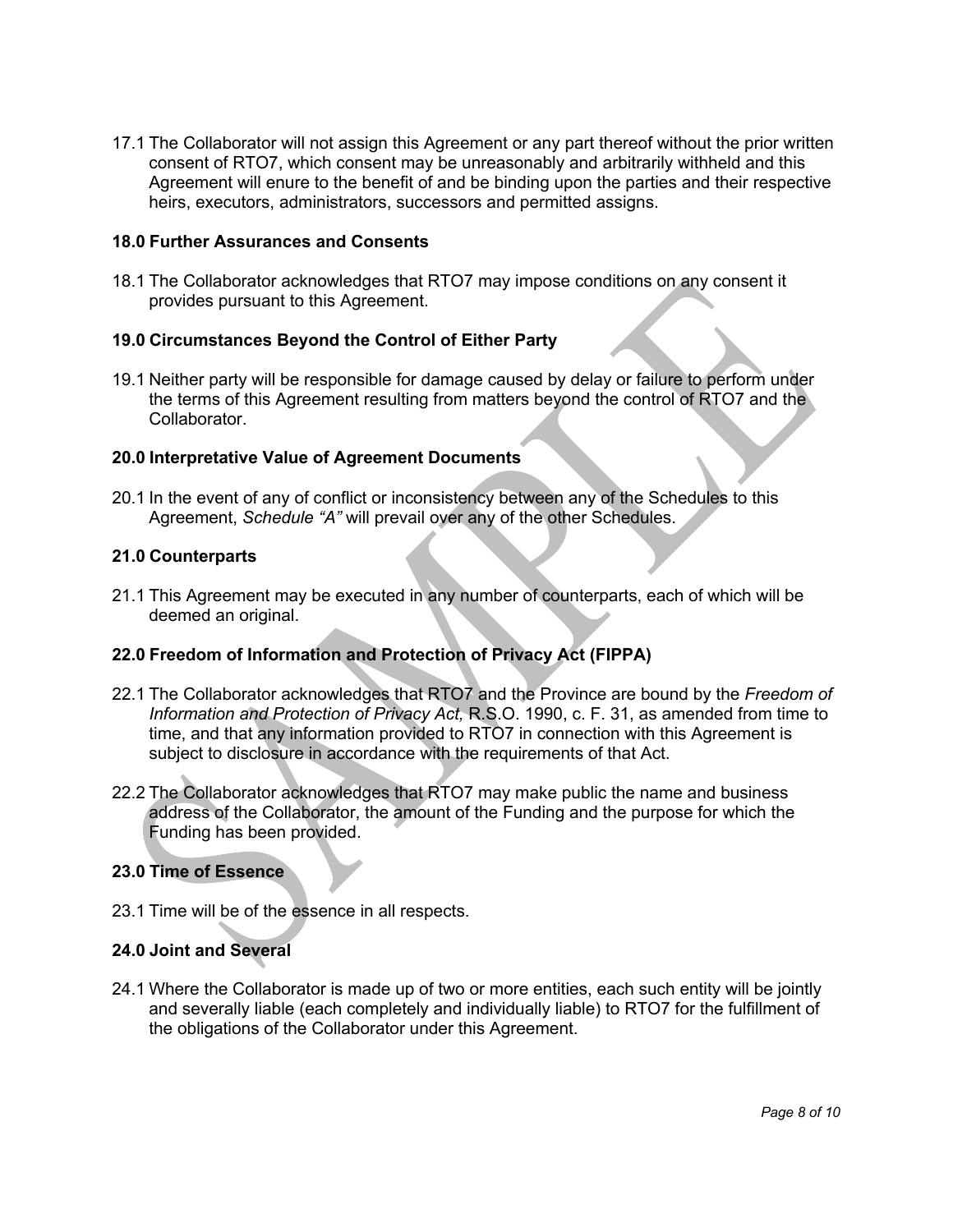## **SCHEDULE "B" INITIATIVE DESCRIPTION, BUDGET AND WORK PLAN**

## **Initiative Description**

## **Budget**

The cost of this Initiative is \$**x,xxx.xx Collaborator (**name) will contribute \$**x,xxx.xx** to the project; RTO7 will contribute a maximum of **\$x,xxx.xx** to the initiative.

**Upon signing of the Agreement, Collaborator (name) will remit to RTO7 payment of \$x,xxx.xx** in respect of this project.

#### **RTO7 will directly pay project expenses, to a maximum of \$x,xxx.xx.**

Any costs in excess of the total budget will only be the responsibility of the collaborator with written authorization from the collaborator being given in advance. Should elements of the project to which the collaborator has contributed financially come in under budget, any unexpended funds will be refunded by RTO7. Similarly, should the project be terminated (clause 14.1 above invoked), any unexpended collaborator funds will be refunded by RTO7.

| <b>Initiative</b> | <b>Total Project</b><br>Cost | <b>Collaborator</b><br>contribution | RTO7<br><b>Partnership</b><br><b>Budget</b><br>contribution | <b>RTO7 Core</b><br><b>Budget</b><br>contribution<br>if applicable |
|-------------------|------------------------------|-------------------------------------|-------------------------------------------------------------|--------------------------------------------------------------------|
| Program Name      | x, xxx.x                     | x, x, x, x                          | x, x, x, x                                                  | x, xxx.x                                                           |

#### **Work Plan & Timeline**

The project will be initiated in June of 202x.

| <b>Date</b> | <b>Tasks (Deliverables)</b> |
|-------------|-----------------------------|
|             |                             |
|             |                             |
|             |                             |
|             |                             |
|             |                             |
|             |                             |
|             |                             |

*\*\*As funds cannot flow through to collaborators, all activities must be performed by a third party vendor to qualify for Collaboration funding.*